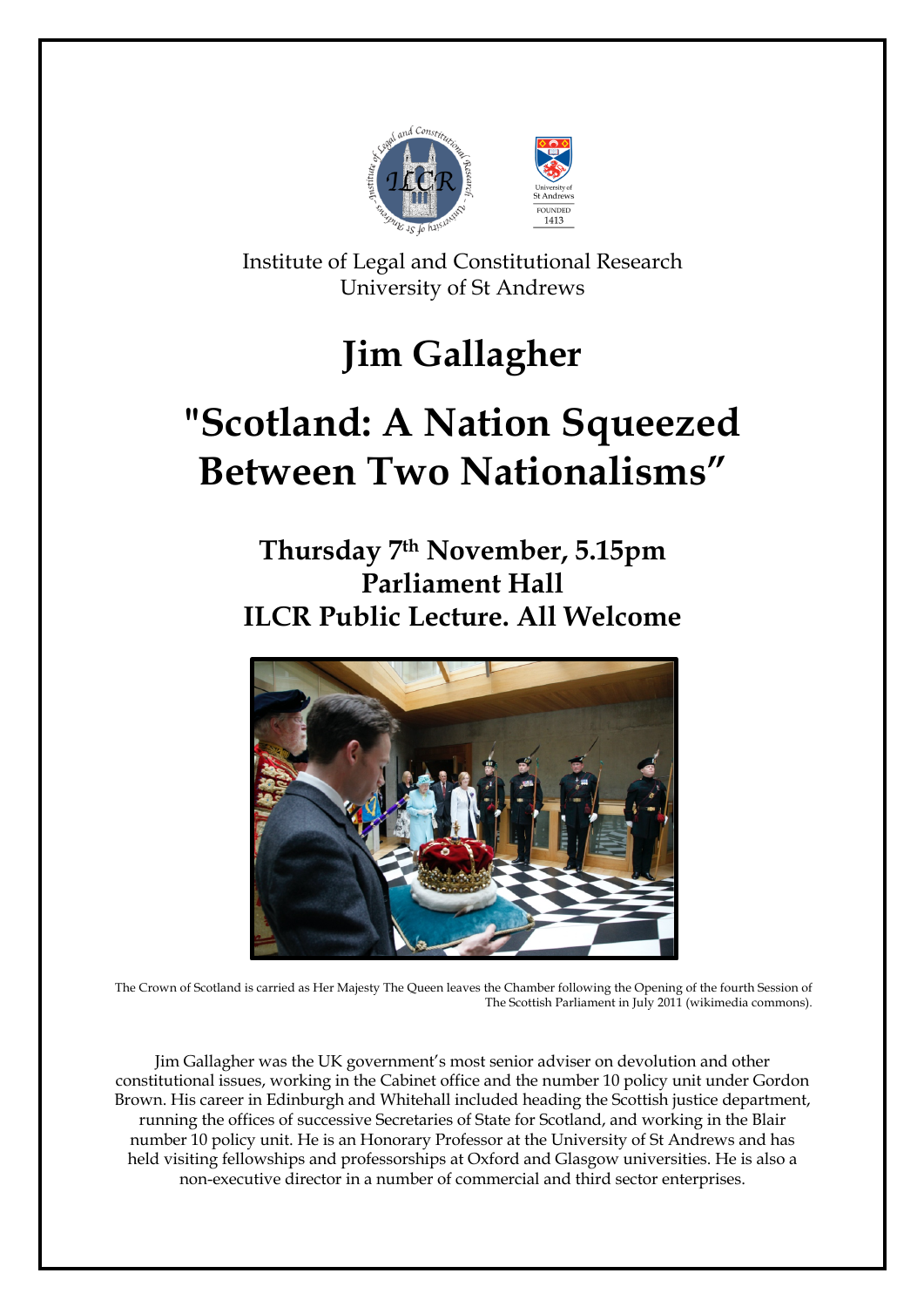### **Scotland: A Nation Squeezed Between Two Nationalisms**

#### *Prof JD Gallagher*

#### University of St Andrews, 7 November 2019

We live, it seems, in an age of nationalisms. Supranational organisations are in retreat – whether it's the World Trade Organisation or the European Union, from the likes of Donald Trump and Victor Orban. Here in Britain we have our own obsessions about sovereignty and disentangling from multinational unions. We've three, maybe four, arguably five nationalist parties standing in the UK General Election. Here in Scotland, some people want to leave both the UK and the EU, some want to stay in both, and some want one but not the other. In this lecture, I want to explore what's driving this, the nature and implications of nationalism in general, and what that tells us about the two nationalist ideologies squeezing Scotland between them.

#### *Why nationalism now?*

It's not so long since scholars were forecasting the end of the nation state. It was said to have discharged its historical function  $1$  or to be hollowed out by demands from below and above, and by markets (eg Rhodes,1994)<sup>2</sup>. So, why are demands for national sovereignty back with a bang?

First, national identity was never *not* going to matter. Nations might not be primordial, but are than just a particular phase of economic development. Feelings of belonging, kinship (if you wish), identity, patriotism do meet a real human need, even for those who reject the simplistic equation of nation with state. One of the lessons of recent years is that it's a mistake to forget that.

Second, there's the "end of history"<sup>3</sup>. Not so much the purported triumph of the liberal, democratic, order, which isn't necessarily going so well, but the end of five decades of a bipolar cold war world. New nation states emerged from the Soviet empire, and there was more space for asserting distinct national interests, rather than just aligning to one bloc or another.

But most of all, we all know, this new national assertiveness is a reaction to globalization, which has transformed the economic picture of the planet. Exhibit A illustrates the enormous increase in worldwide trade.

Exhibit A: Growth in world trade (volume terms) Source: WTO

 $1$  Hobsbawm, 1990

 $2$  Rhodes(1994)

<sup>3</sup> Fukuyama*,* 1992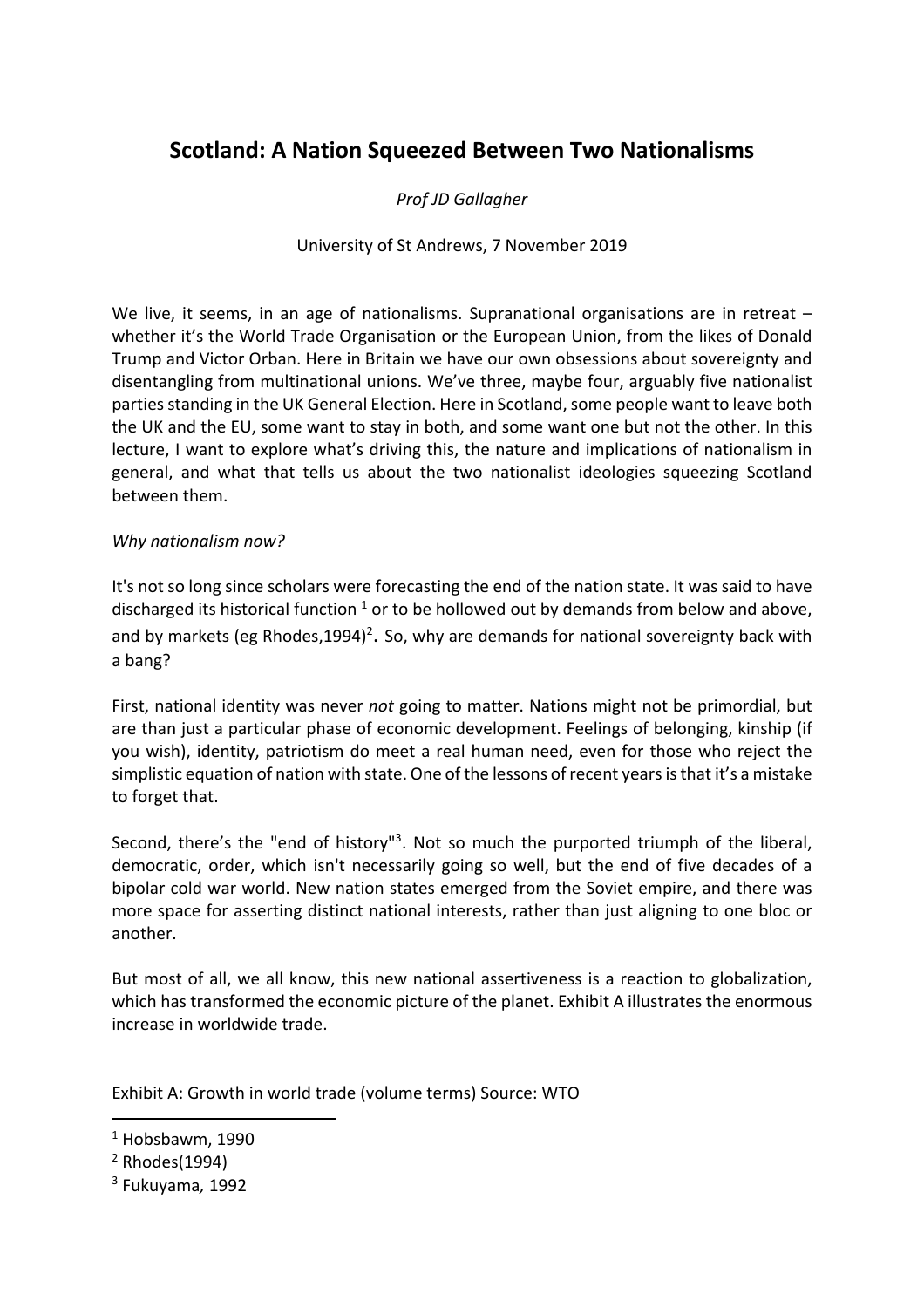

It has brought huge previously excluded populations into the market economy, and lifted literally billions of people out of poverty. In 1981<sup>4</sup> 44% of the world's population lived at or below the international poverty line. Today it's 10%. Unequivocally a good thing.

But it puts competitive pressure on developed economies, on some sectors and some workers especially. Jobs move, often the jobs of the less skilled, less well off. People move too, and immigration moves up the political agenda. Much of this appears to be outside the control of national governments, never mind the ordinary voter, whose job has gone, or whose neighbourhood has changed character. Hence the appeal of 'taking back control'.

This might not, perhaps, have mattered so much were it not for the kink in the graph in exhibit A, the financial crisis of 2008. This has had a very direct effect on incomes across the Western world. Without that, arguments about sovereignty might have been confined to the chattering classes, or to ideological nationalists, rather than appealing to the breadth of the population. From mid 2008 until near the end of 2014, real wage growth in the UK was negative. While the statistical measures of income equality suggest that over this period it did not widen<sup>5</sup>) it is nevertheless the less well off, who found the pinch hardest, who have expressed their dissatisfaction with the constitutional arrangements that let this happen the most.

Exhibit B: Support for change in two referendums<sup>6</sup>

<sup>4</sup> United Nations, 2019

<sup>5</sup>ONS, 2019

<sup>6</sup> Curtice, 2015, Joseph Rowntree Foundation, 2018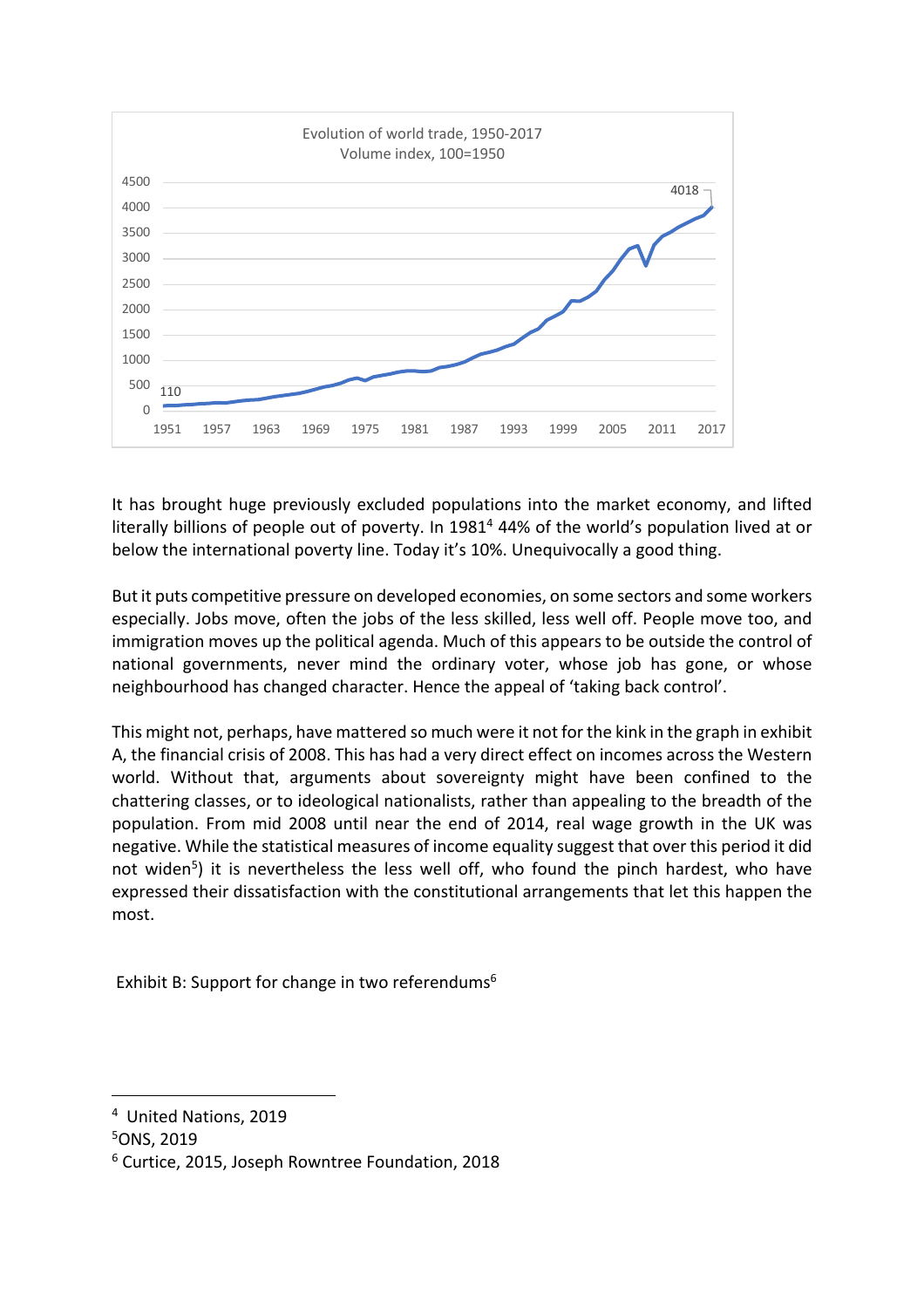|                             | Household income <£20,000 | Household income > £60,000 |
|-----------------------------|---------------------------|----------------------------|
| Percentage in favour   58 % |                           | 35%                        |
| of change                   |                           |                            |

|                            | Most | deprived<br>neighbourhoods | 20% |     | of Least deprived 20 $%$ of<br>neighbourhoods |  |  |
|----------------------------|------|----------------------------|-----|-----|-----------------------------------------------|--|--|
| Percentage in favour   65% |      |                            |     | 36% |                                               |  |  |
| of change                  |      |                            |     |     |                                               |  |  |

I challenge you to identify which of these relates to the Scottish independence referendum, and which to the European referendum. It is the poor who are most open to arguments that constitutional change will address their concerns. Those who think they have the least to lose are most willing to upset the constitutional architecture. You might wonder why do people cling to a constitutional answer to an economic question. One reason is slick salesmanship, another the absence of a persuasive alternative.

So nationalism is back on the agenda in the developed West. Disempowerment from globalised economics and the financial crisis have left poor people especially dissatisfied with the constitutional setup which let all this happen. Demands for national sovereignty are not just an interest of the ideologically committed, but a proposition around half the population are willing to assent to, in both the UK and Scotland.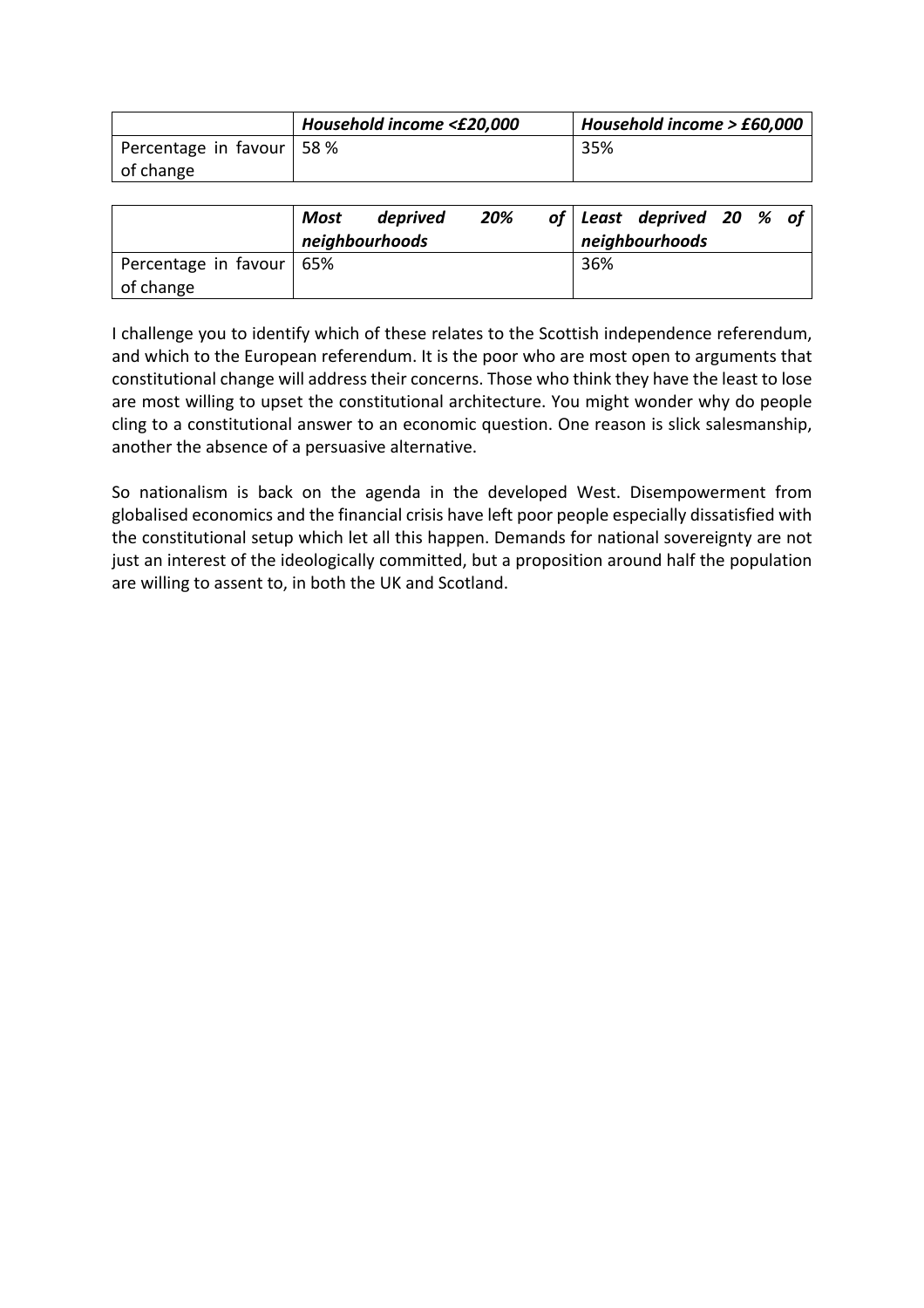#### *Nationalism and sovereignty*

But does nationalism answer the questions which put it on the agenda?

It is easy enough to see the emotional appeal: if only "we" had control, we could deal with this problem, whatever it might be. And there are plenty of politicians happy to say their nationalism can deliver the solution, whatever the problem might be. But I think we have to look a bit more closely at the nature of nationalism and the sovereignty proposition, and ask - what kind of solutions can it actually deliver?

First of all, despite the often-repeated trope that independence would make Scotland a "normal" nation, the idea that every nation should have a state, and that every state should be sovereign, so the world consists just of sovereign states, is anything but self-evident. The notion that the globe is divided into a set of separate, exclusive territories, each with its own sovereignty, is a relatively modern one. For much of European history, it would have been deeply questionable. While it's possible to argue (alongside the likes of Adrian Hastings or Jeremy Black) that some nations like England are long-standing, parcelling out the whole world into sovereign nation-states reflects the economic and social circumstances of Europe from the 16th to the 19th century, then the 20th century in former colonial territories.

There will be those in this audience much better qualified than me to chart the historical development of European nationalism after the reformation, the religious wars which followed it, and into the 19th century, when geographical expressions became political entities. And others again, no doubt, on how European decolonisation exported this notion to the rest of the world, in the latter half of the 20th century.

Scholars have spilt much ink analyzing nationalism's defining characteristics. I like Ernest Gellner's notion that nationalism is the assertion there must be correspondence between a culture and a polity, a culture being Anderson's "imagined community" or nation. Gellner, like Hobsbawm, reckoned it was a temporary stage of economic development. Other scholars<sup>7</sup> make fewer predictions but broadly agree about the nature of the beast: a grouping with its own peculiar character, which asserts its interest must take precedence over others, and claims that it must be as independent as possible, that is to say sovereign. The blueprint for mass nationalism includes a territorially unified and ideally homogenous population, a distinctive public culture, and ideally language, and a set of distinctive myths and collective memories.

Out of this literature, I want to identify three well-accepted, simple characteristics of nationalism, and apply them to our situation today:

Exhibit C: three key characteristics of nationalism

• *The nation and its territory are asserted to exist*. The "imagined community" must become tangible one: the culture must become a polity. Two implications immediately follow.

<sup>7</sup> See Smith, 2010, for a useful survey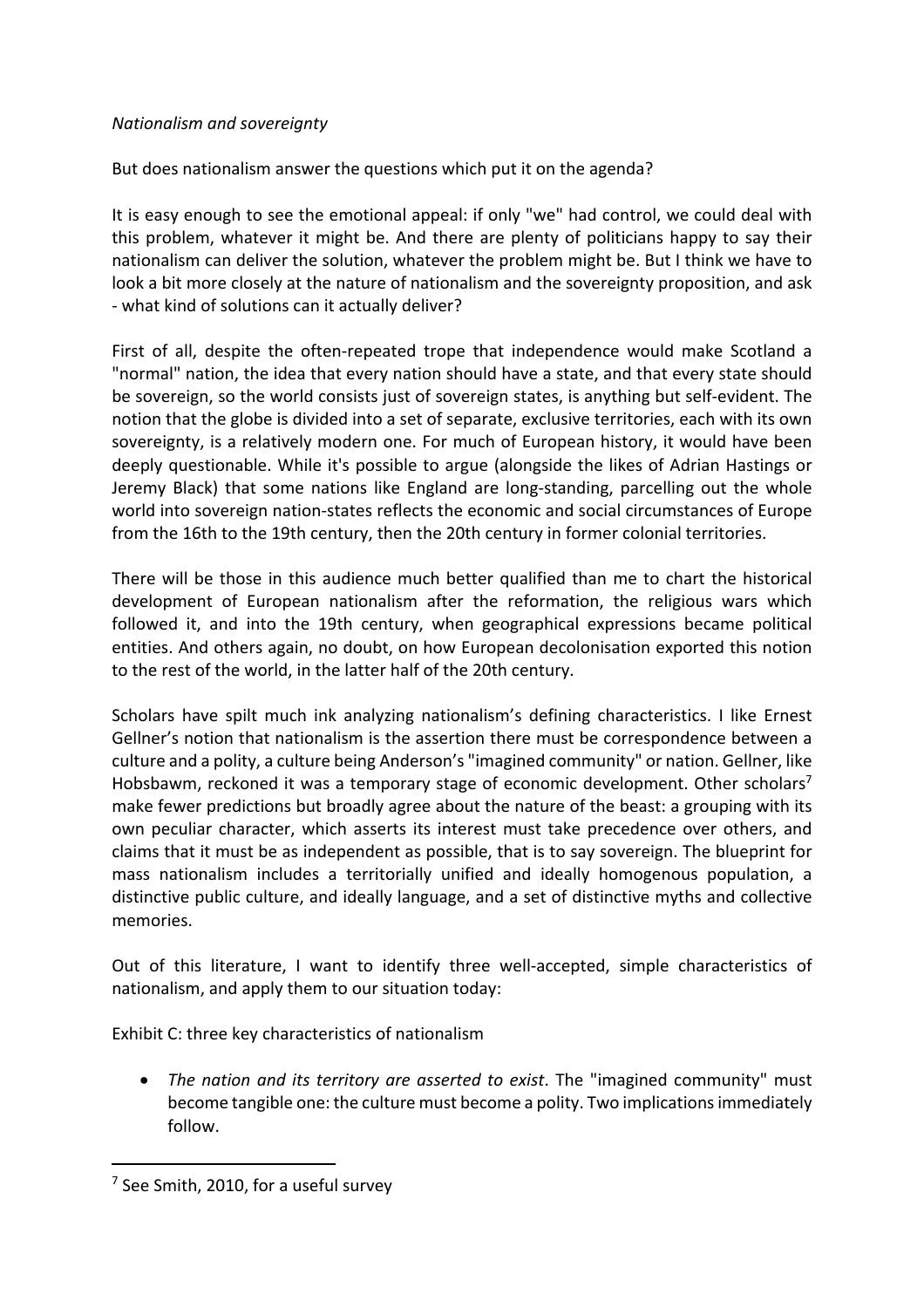- $\circ$  There are nationals and foreigners, people who belong and people who don't, "us" and therefore "them". Different rules apply to each.
- o Secondly, the territory has limits, and so there are borders. Inside them one set of rules applies, outside them it does not.
- *The nation has a unique identity.* It is special in some way that differentiates it from other nations. It has its own myths. (To call these beliefs myths isn't *necessarily* to decry them.) Maybe stories about history and origin, maybe myths about National Character. To create or sustain a nation, myths must be polished, and differences magnified.
	- o No nationalist asserts- "we are pretty much the same as everybody else, and are just proposing a convenient unit for administrative purposes."
- *The nation must be sovereign*. It brooks no superior. It cannot be dictated to by anybody else. *Rex imperator in regno suo*. Sovereignty is complete, indivisible, and answerable to no one.

So the surface of the Earth is a tessellation of exclusive sovereign entities, each of which can in principle do whatever it likes. Whether this works at all well for all the issues which governments actually have to manage I'll to come back to later.

There is one other distinction in the literature, frequently referred to today in Scotland: the difference between "civic" and "ethnic" nationalism. Originally used to differentiate mature, civilized, Western European nationalisms growing out of a pre-existing bourgeois culture, from Eastern European nationalisms, emerging from agrarian, feudal societies and more inclined to authoritarian populism.

In other words, nice nationalism and nasty nationalism. Scottish nationalism in particular has made lots of efforts to be nice. Its leadership no longer focuses much on Scottish ethnicity, the movement has jettisoned its 1930s religious intolerance, it adheres to constitutional routes (to its credit)and its adherents get very upset if they are put in the same populist category as, say, Victor Orban or Donald Trump, or (even) the English nationalist ideology which is behind Brexit. You can understand why. It is probably fair to say that Nicola Surgeon is nicer than Boris Johnson. In his turn he might, even, be nicer than Donald Trump. (These are not perhaps very demanding tests.)

But in truth, every nationalism considers itself unique, because every nation considers itself unique. A nationalist movement might be leftist or rightist, or civic or otherwise, but it still does what it says on the nationalist tin. The structural aims of each nationalism are just the same: create or defend the national territory, burnish the national myths to strengthen national identity, distinguishing us from them, and assert national sovereignty, and remove constraints on national freedom of action. And nationalism's structural aims give rise to problems, whether it's nasty nationalism or nice.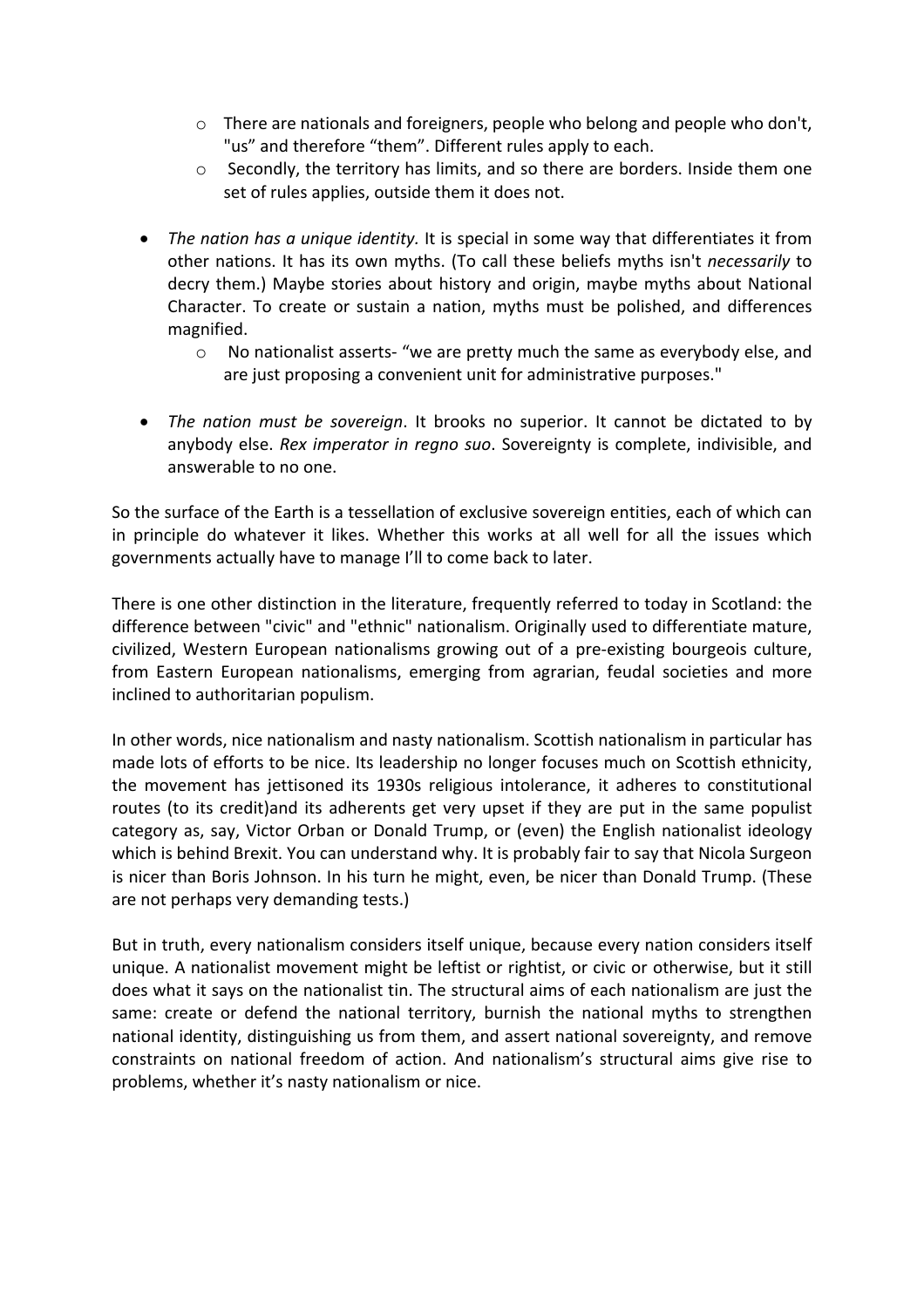#### *General problems of nationalism*

By definition nationalism must identify us and them. Otherwise there is no nation – without an "other" there can be no "us". Sometimes this "othering" simply applies to neighbouring nations. Sometimes it is ethnic, explicitly or implicitly, and then internal to the territory. The treatment of Roma people in Eastern Europe today, or of the Jews even by such civic nationalist societies as France are cases in point.

We don't have to look far from home to see internal "othering" today. Those who do not support the project become "remainers", "traitors" "enemies of the people" "quislings" and so on; and please do not let anybody pretend we didn't see this the 2014 Scottish referendum as well as on Brexit.

By its nature, nationalism must also produce divisions between places – borders: no border, no nation, as the UK government has spent three hard years finding out in Brussels. That too has consequences, for trade, and people movement.

Then nationalism needs to tell stories, and needs to have myths. Some are just harmless tales sustaining cultural identity. What we see in practice, however, is that myths and stories are more powerful than evidence. In making political choices, what we want to believe, how we want our identity to seem, what has emotional resonance for us, is all more powerful than what our eyes, or certainly our experts, tell us. If you believe in rational, evidence-based, policy-making, you will not be driven by the data towards nationalism. It has other, deeper, roots than mere evidence.

But perhaps the biggest problems of nationalism come from the notion of sovereignty. Sovereignty is concept at once slippery and pernicious. Slippery because people often deliberately confuse the territory of a sovereign nation with how sovereignty is exercised within it, so for example claiming that Scottish sovereignty belongs to the people, while British sovereignty belongs to Parliament. Pernicious, because of its insistence, rooted if you like in a Hobbesian longing for order, that political power must be absolute, that it cannot be shared, and that a sovereign entity cannot be answerable or accountable. This notion of sovereignty makes it much more difficult to deal with problems which cross those very borders which nationalism creates. Reflect for a moment what those include:

#### Exhibit D1

War and peace – the essential insight behind the founding of the European Union, and relevant to the Anglo Scottish Union too Global warming, very obviously Migration, particularly of refugees Regulation of trade Global economic coordination Taxation (try getting money out of a multinational) Sharing risks and resources, particularly for small countries.

Here is how these issues play out for in the UK and the EU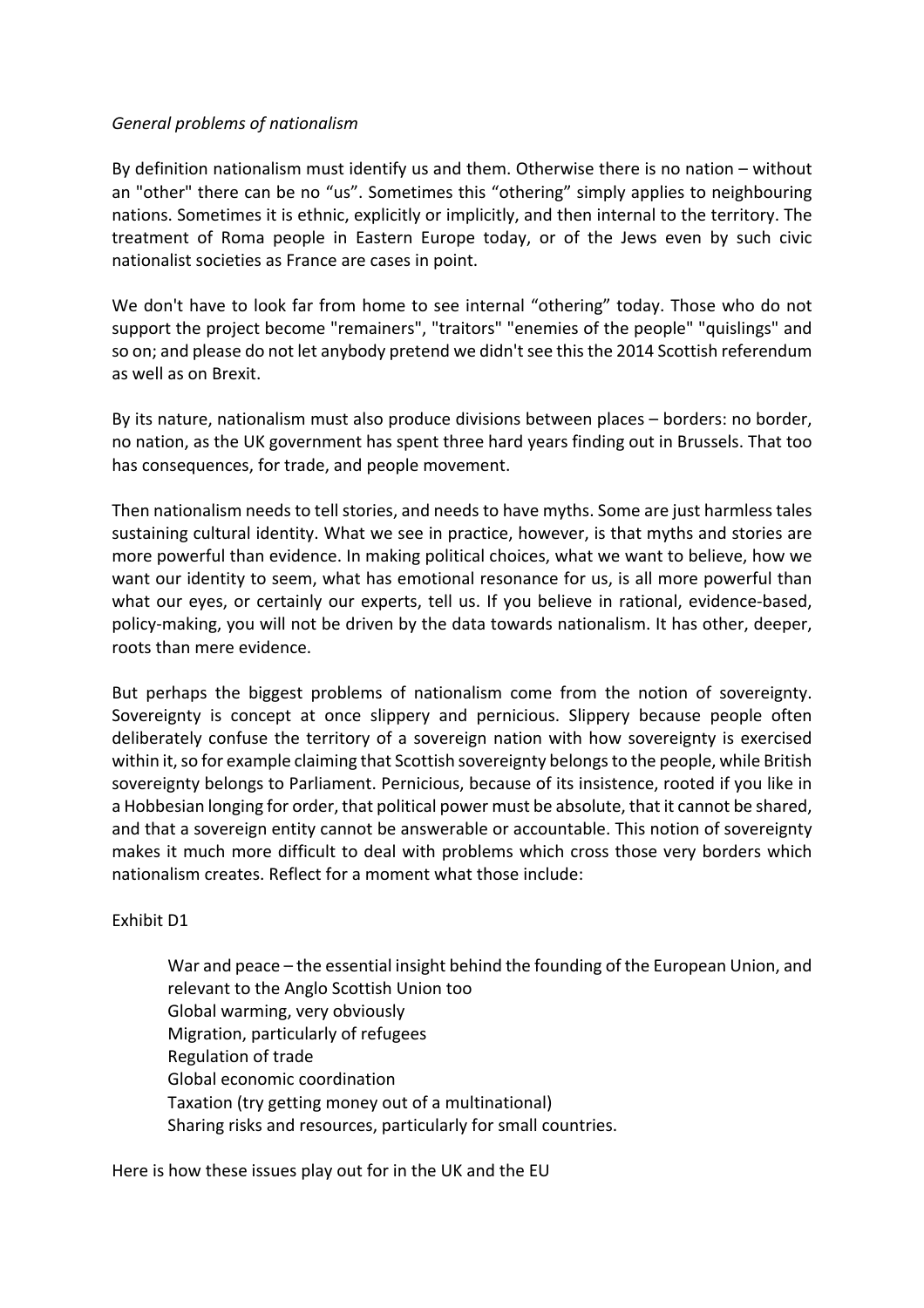#### Exhibit D2

|                           | <b>United Kingdom</b>       | <b>European Union</b>        |  |  |  |  |
|---------------------------|-----------------------------|------------------------------|--|--|--|--|
| War and peace             | Okay since 1745, internally | Okay since 1945, internally  |  |  |  |  |
| Global warming            | Some influence on others    | More influence               |  |  |  |  |
| Migration                 | Straightforward internally, | Okay internally, struggling  |  |  |  |  |
|                           | struggling with borders     | with borders, but<br>some    |  |  |  |  |
|                           |                             | burden sharing               |  |  |  |  |
| Regulation of trade       | Very good internally, some  | Good internally, substantial |  |  |  |  |
|                           | wider influence             | a wider influence            |  |  |  |  |
| Global<br>economic        | some influence              | more influence               |  |  |  |  |
| coordination              |                             |                              |  |  |  |  |
| Taxation                  | <b>Struggles</b><br>with    | bit<br>Struggles a<br>more   |  |  |  |  |
|                           | multinationals              | successfully<br>with         |  |  |  |  |
|                           |                             | multinationals               |  |  |  |  |
| Risk and resource sharing | Quite profound              | Much more limited            |  |  |  |  |

Neither the UK nor the EU holds the answer to all these problems. But each does better than an individual nations within them on its own. The driver of popular support for nationalism is economic and social dislocation from globalization. Single countries are largely powerless against it. Bigger, multinational, supranational, entities have more clout. So nationalism actually undermines the very entities which are best placed deal with the problems that give rise to nationalism. It is just as likely to exacerbate the problem. You can see examples today – which of course suit Nationalist ideologues just as well.

None of us is so naive as to think we are getting a world government tomorrow, but there is one obvious conclusion to draw. If you care about the things in this list, and you already have multinational or supranational organisations which can make some impact on them, make them work better rather than destroy them. Making them better doesn't necessarily mean just making them more powerful: it includes ensuring that they don't do what they should not be doing (if you like, the principle of subsidiarity) and making them more legitimate in the eyes of those they affect.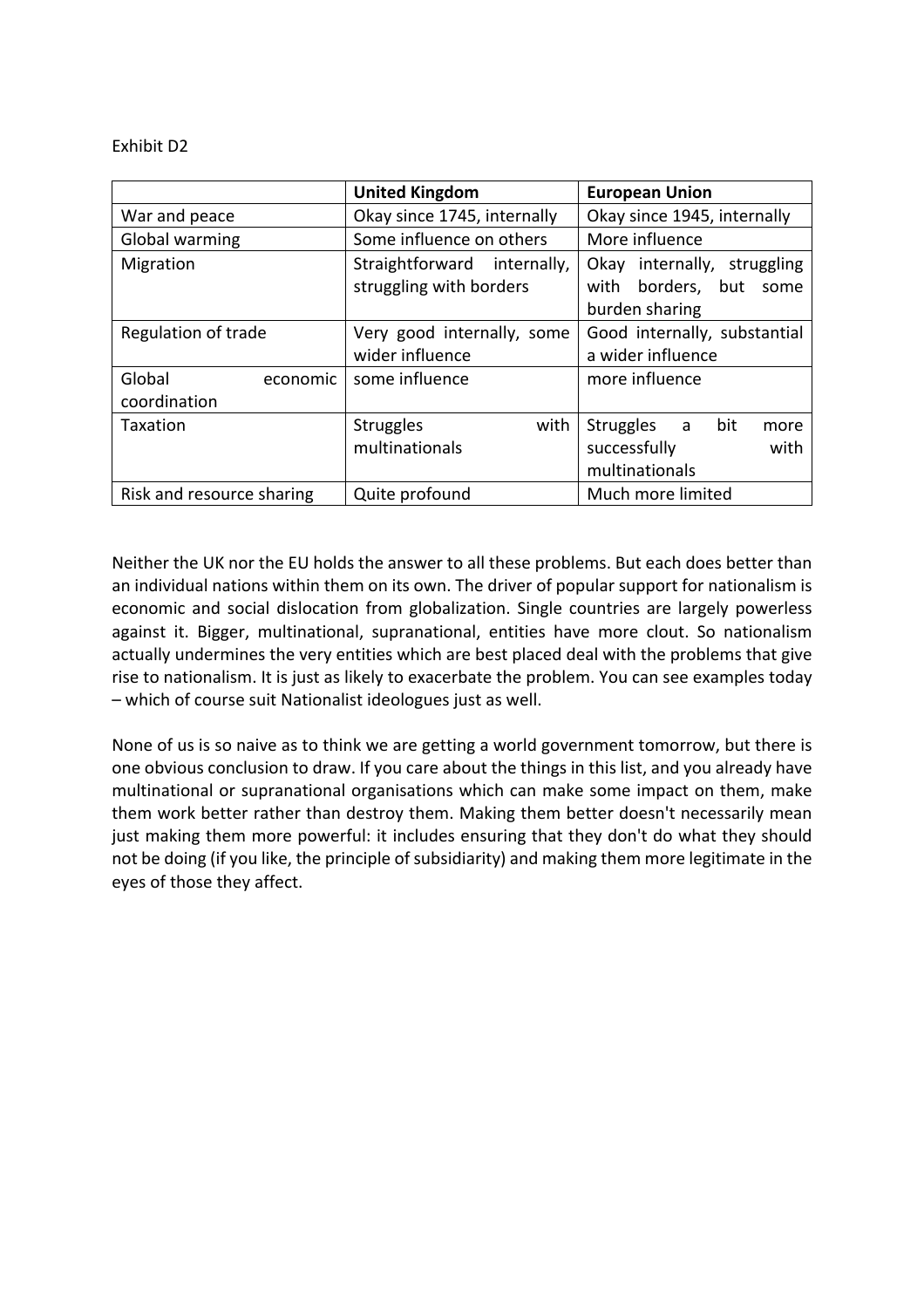#### *Brexit and Scottish nationalism*

So I have three objections to nationalism in the abstract  $-$  it divides people and places, it priorities myth over evidence, and it refuses to pool sovereignty.

What about our two domestic nationalisms? Start with Brexit – and be under no doubt that it is a nationalism, English nationalism. It meets all three tests, and it's an *English* nationalism, not because Scotland voted differently, but "*the English have always found it impossible to distinguish their English ethno-nationalism from British patriotism, which they conceive of*  equally as their own<sup>8</sup>". And because it has prioritised England's leaving the EU over the union with Northern Ireland and – if the polls are to be believed – would value it more than even than the union with Scotland.

You've seen "othering" of foreigners. Angela Merkel portrayed as a Nazi. Domestic judges were "enemies of the people". You've seen how ludicrous myths – like Brexit as somehow a repeat of Dunkirk – and disagreeable ones – a kind of buccaneering Britain from the  $16<sup>th</sup>$ century. You've seen the prolonged car crash over borders, to the extent that it is now proposed that the United Kingdom has an internal border, just like an international border for tariff and regulatory purposes. Customs checks *inside* a nation state. And you've seen the obsession with sovereignty: we cannot be a "vassal state", as if Europe was somehow a feudal overlord.

Look at Scottish nationalism through the same lense. It tries very hard to be civic, but there is quite a deep anti-English thread, and not just on the Internet fringes. "Westminster" "London" are code for England. The depth of division which it has produced in Scottish society is tangible. 2014 referendum was for many Yes supporters a great festival; but the data shows the majority of No voters felt silenced, even intimidated.

The great engine of division is the referendum. If you want to split a country down the middle, few devices are better than a binary referendum on an existential, deeply emotional, question. It divides families, friends and colleagues. It supplants other social divisions and creates new, main political identities. So it is no surprise that Nationalists want one: the stupidity of David Cameron in calling one is even harder to fathom in retrospect than it was in 2015

As for dividing places, Scottish nationalists, just like the Brexiteers before them, are in denial about the problem of borders. It really does take some Chutzpah to present a hard border from England as an opportunity to be a bridge between Europe and the UK, as Nicola Sturgeon recently did.

Scottish nationalism's big myth is that Scotland is essentially different from England: more left of centre, delighted to pay higher taxes etc, and more pro-European – essentially more virtuous, a Holy Willie among nations.

<sup>8</sup> Smith, 2016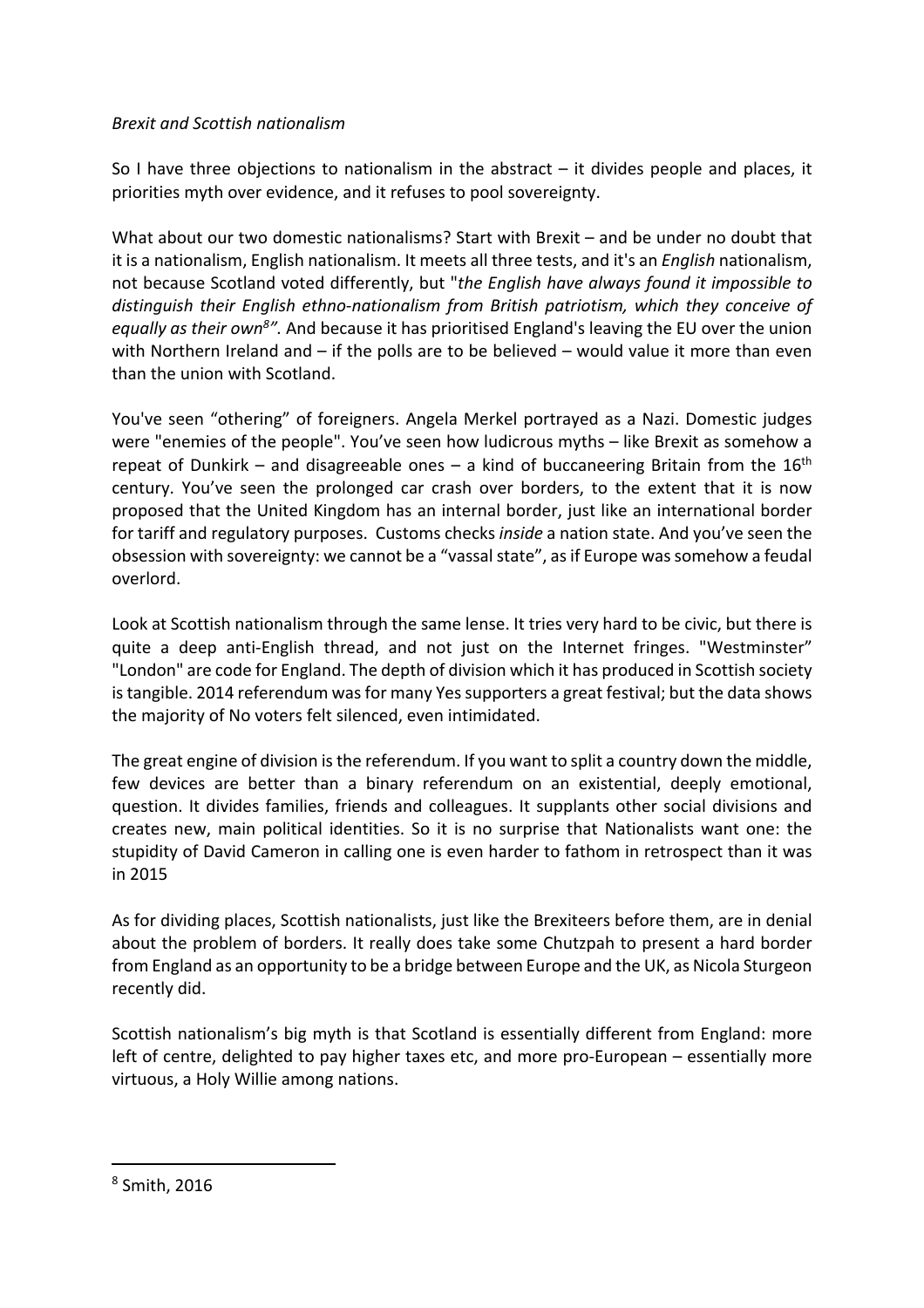To be fair, this has some basis in recent voting behaviour, perhaps driven by elite views, but the survey data suggests that underlying attitudes in Scotland aren't all that different from England. Before all this started Scotland was marginally more pro-European than the rest of the UK, but moving in the same Eurosceptic direction. There is actually very little evidence of deep-seated, long-standing differences in political preferences between Scotland and England (despite the partisan numbers). Scotland stood marginally to the left on the left-right spectrum, but as much a consequence, I suspect, having left leaning leaders than having different values. But the big myth that Scotland is different and better is the answer to all those inconvenient questions about the economy, fiscal issues, borders and so on. If only we were more Scottish, all would be well. We heard the same on Brexit.

The irony in all this is that English nationalism has revived Scottish nationalism. The differential result in the Brexit referendum is a big problem, but the message the SNP take from is not really an economic one or even a pro-European one, but the lesson of difference, of us and them. Nicola Sturgeon's conference speech to the SNP this year had one theme, one image. Boris Johnson. Her message was that Boris was England, we were not Boris and we were not England. He and the Conservative party (and thus England) embodied the opposite of Scotland's myths about itself so we must leave the UK. The real truth is that England has become *more* like Scotland: half the population now supports nationalism. Just the same, indeed.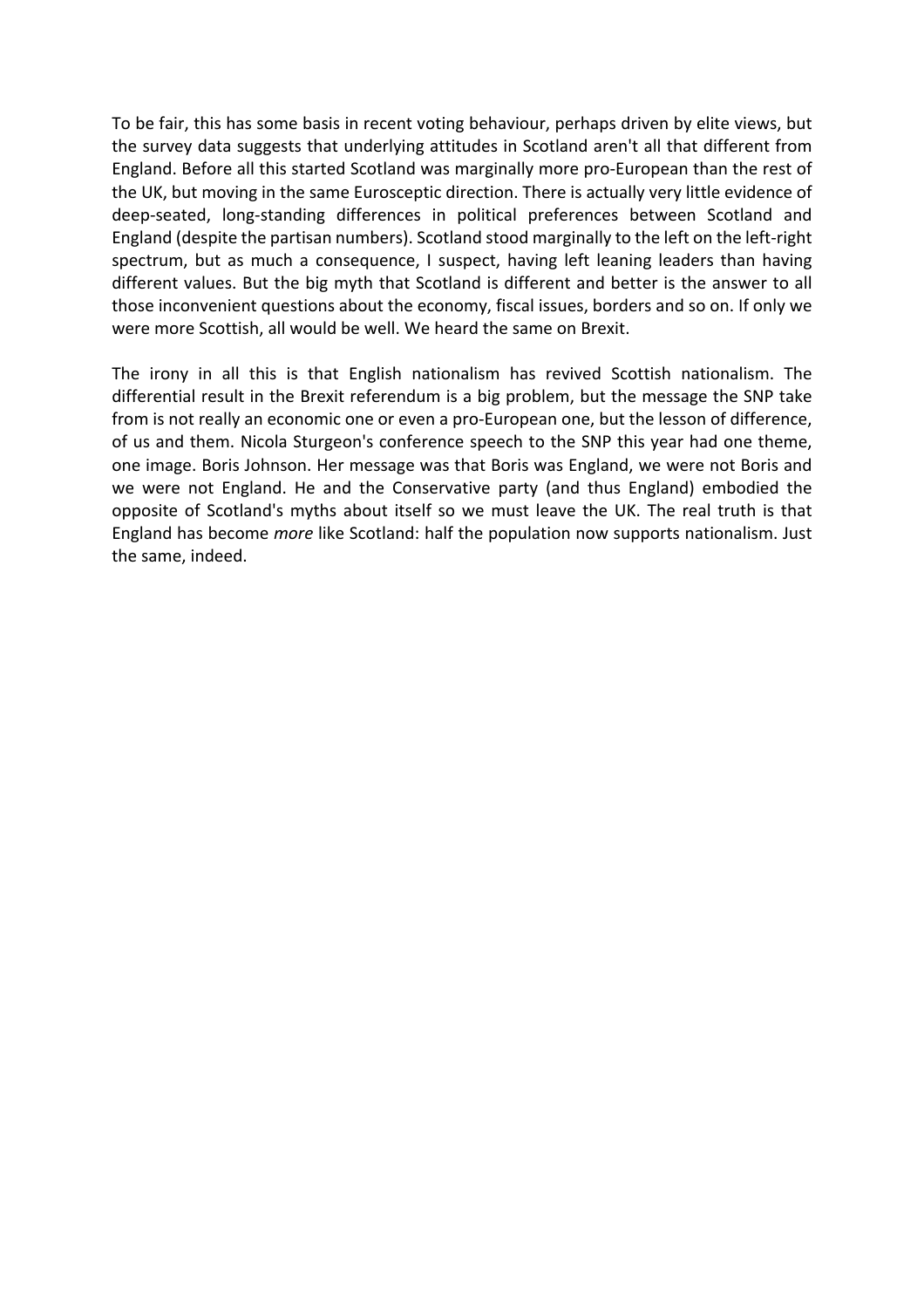#### *Pulling and squeezing*

Four years ago, opinion among the population of Scotland divided something like this.



Exhibit E9

Yes voters were more pro-European, but half of them disliked *all* foreign entanglements. Remain voters were more pro-UK than not, but views on Europe were not very strongly aligned to views on independence. Recently these numbers have been changing a bit, to the advantage of the SNP, as they seek to align pro-European and anti-UK sentiment.

The border problems of Brexit for the UK and Scottish economies are very real, and the SNP understandably emphasise them. But you will struggle to see any realism about the same border problems in the Scotland-UK case. Indeed the idea that by becoming independent Scotland could avoid the economic downside of Brexit not only ignores the economic disruption of leaving the UK, but also the example of Ireland – already independent, and about to suffer very badly from Brexit, with cuts to GDP estimated at between 4 and 7%10. Evidence is only of value when it supports your beliefs.

This might just make you shrug at the intellectual honesty of the political class, were it not for potential consequences for Scotland:

- **Us and them**: anything between 25% (Conservative voters) and 50% (those who want to remain the in the UK) of the Scottish population is "othered" as being 'like the English', not truly Scottish.
- **Borders:** A hard Anglo-Scottish border would be even more damaging to the Scottish economy than a hard border with the EU will be, and it won't offset the EU losses.
- **Evidence:** it's all too easy to imagine Scotland in a few years' time negotiating to leave the UK and finding all those border warnings were spot on, that the economics don't add up, with all the while Yes Zealots arguing for no deal. Sound familiar?

<sup>9</sup> Source: British Election Survey 2015 Internet Panel waves 6 and 9

<sup>10</sup> dbei.gov.ie/en/Publications/Publication-files/Ireland-and-the-Impacts-of-Brexit.pdf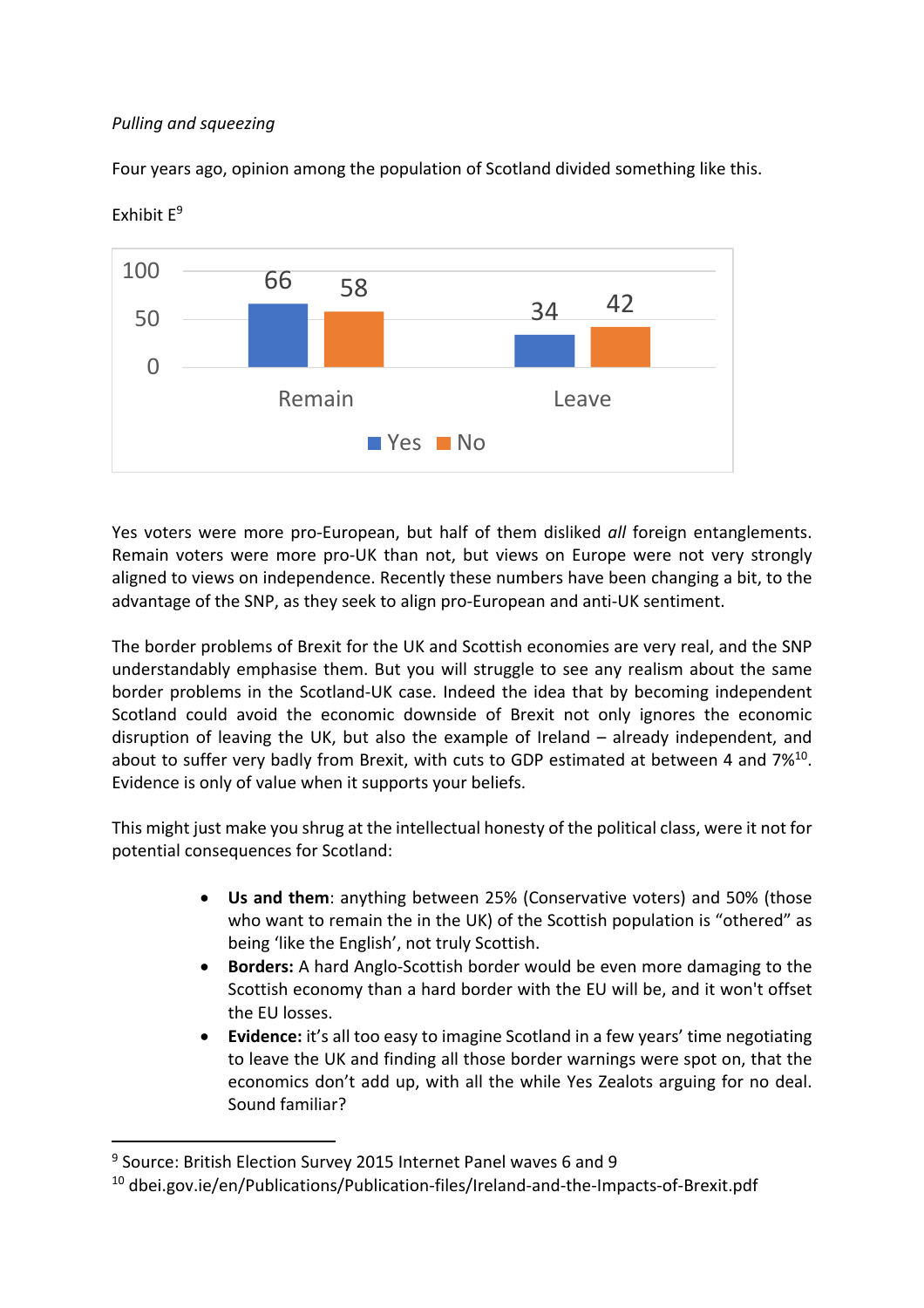• **Oh, and sovereignty**: no pooled sovereignty with the rest of the UK, no pooled resources. Remember the Barnett formula? And the truly extraordinary proposition that we are willing to share sovereignty with countries from Portugal to Greece, but not with our nearest neighbours, with whom we share a language, culture and for two thirds or moer of our population a common identity.

What we could be seeing is one nationalism, Brexit, which Scotland had opposed, squeezing Scotland into the arms of another nationalism which only a few years before it had rejected, doubling down on the problem and repeating the errors of one vote in response to another.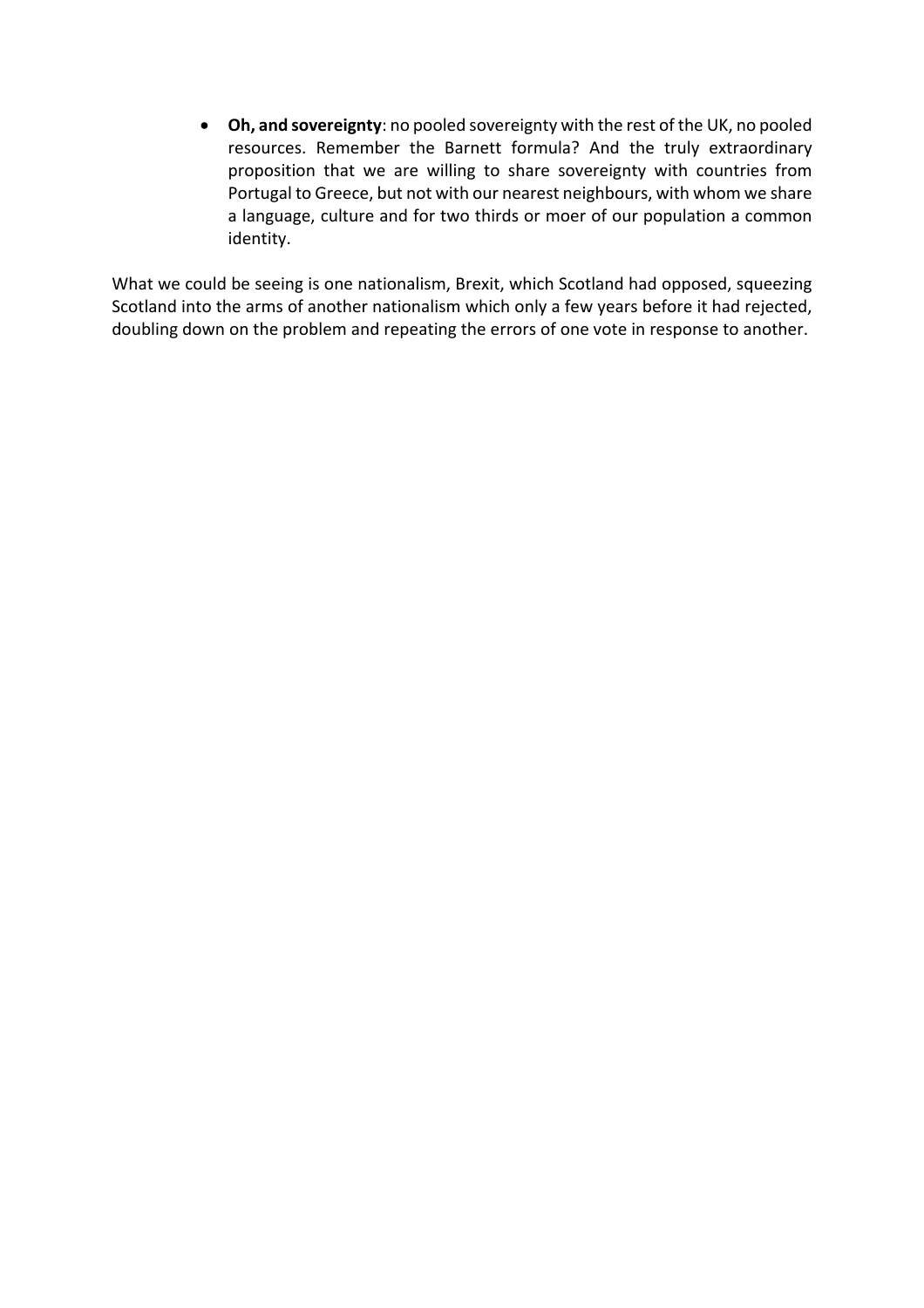#### *But what is the alternative?*

You've spotted I'm not a fan of nationalism – English, Scottish or indeed anybody else's. It divides rather than unites. It makes belief trump evidence and identity override rationality. It doesn't solve problems, rather creates them. But you might be thinking, this guy's missed the boat. One nationalism has already triumphed, and another one is on the way. Nice abstract argument, mate, but you're on the wrong side of history.

Well maybe. Sometimes the wrong side of history is the right place to be.

But actually we have choices. Some concerning our public debate. It's been dire over Brexit, identity-driven and evidence-light. It wasn't *all* that much better in 2014, and the Scottish debate shows signs taking the Brexit lesson: fake news and crude appeals to identity work. We need to get better than that – and that's a responsibility that falls on people like you – call out the "othering", demand and provide the evidence.

But on the substance of the issue, we are not obliged to turn ourselvesinto a series of divided, isolated, and impoverished statelets off the coast of Europe. The answer is a simple one: we need the courage to compromise.

Again start with Brexit. I would like to be arguing today for a different version of Remain, one with more change than David Cameron's much derided concessions, actually possible under EU law, eg in relation to migration. Let's see how the election goes. Maybe that opportunity will arise. But assume we are indeed leaving. We still don't know the terms. Despite the present government's fantasy world of Canada-lite, they are still to play for. The closer the economic and social relationship we can agree with the EU today, the easier it will be for our children to take us back into something that looks more like membership of whatever it has developed into. This at least is still to play for.

The same point applies to Scotland. As things stand, we might be looking at a face-off between two intransigent nationalist governments, one demanding and one refusing a referendum. If a referendum somehow happened the best the nationalist movement can hope for is a narrow majority, after an even more divisive campaign, and problems of implementation which would dwarf those of Brexit, on top of Brexit's already damaging effects. The best a reactionary UK government can hope for is a narrow vote to remain in the UK, leaving half the Scottish population disappointed, and maybe a third deeply resentful.

We can do better than that. Not just compromise, but what I have called elsewhere strategic compromise, in which both sides give up things they deeply want in a constitutional settlement. I've argued elsewhere<sup>11</sup> for a new federal constitution for the UK - albeit a deeply asymmetrical one, and I will not set out the full detail today., I have even heard voices in the nationalist movement arguing for the weakest form of independence, which sounds to me like the strongest form of devolution. Even Nicola Sturgeon has suggested people should make proposals for a more powerful Scottish parliament, short of independence.

<sup>&</sup>lt;sup>11</sup> Gallagher, 2019,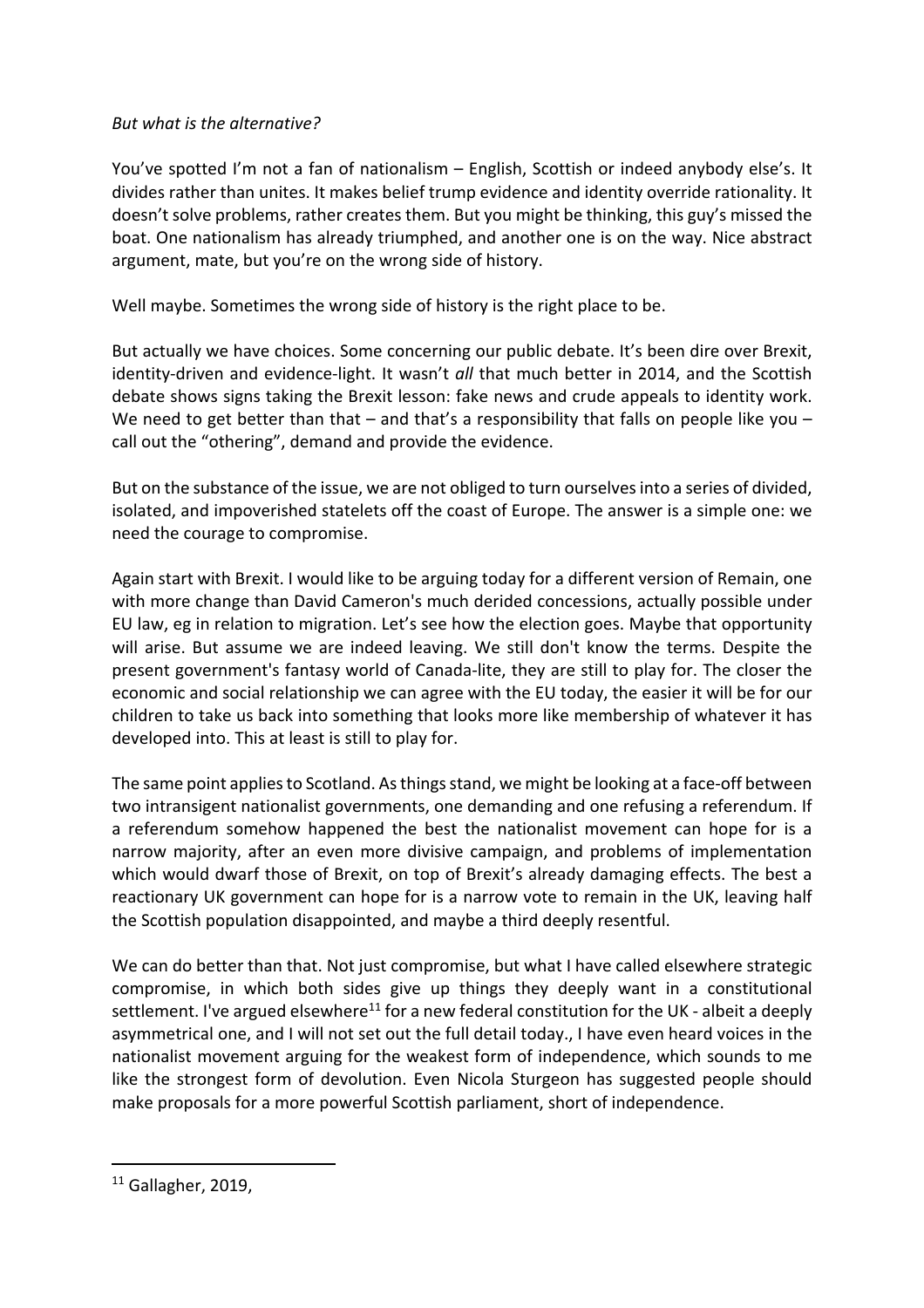Changes like this could only work if they represented changes to the whole UK constitution. Not on the table just to keep the Scots happy, you might say. But go back to the beginning of this story. Brexit *won't* fix the problems of the left-behind towns of northern England. It will make them worse. In truth those people's beef was with London not Brussels. It was London which left them behind. So there is an need for a redistribution of political, and in consequence I hope economic, power across the territory of the whole UK, and new institutions at the centre of UK governance to make everyone feel they have a voice and a stake in the UK state, which our Westminster Parliament is at the moment failing to achieve.

What would this look like? Much greater decentralisation of power in England, probably not legislative decentralisation, as Westminster is England's parliament as well as the UK's, but certainly fiscal and administrative decentralisation on a scale comparable to Scotland, perhaps to city-regions. We might start by increasing the powers of city mayors, giving them more control over public services and genuine fiscal powers – matched by appropriate electoral accountability. At the centre we need to create some kind of new federal system of accountability, to replace the present joint ministerial working arrangements. Perhaps the House of Lords can indeed evolve into a Senate of the nations and regions, but we had better start now. An easy first step would be a joint committee of all the UK legislatures – maybe in the Lords, maybe in the Commons – overseeing this transformation and the work of all the UK's governments, perhaps addressing some of the complaints of the devolved about how their disputes with Whitehall never seem to get fixed.

For Scotland (and Northern Ireland and Wales) this would certainly mean some new powers – in particular the powers which, for good or ill, are likely to be repatriated from Brussels. The May government made a complete mess of that, and the present one shows no signs of understanding the error, but there is scope to make it work.

But would this mean simply accepting Brexit if it is finally put into effect, and abandoning the positive relations with the EU for which Scotland voted? Not necessarily, or at least not wholly. We should consider whether the Holyrood should take over responsibility for relations with Brussels in relation to devolved matters, as I have also proposed elsewhere. This isn't as good as EU membership, but, on the lines I have argued above, is a step in the direction to which we will in future eventually return. Brexiteers argue for the dominance of British sovereignty, rejecting the EU. Scottish Nationalists arguing for undivided Scottish sovereignty, and are willing to reject Britain to get it. What Scotland actually needs is a way to keep sharing its sovereignty, which everyone acknowledges, to the greatest extent possible, with both these multinational institutions. I hope that proposition will be made in the General Election campaign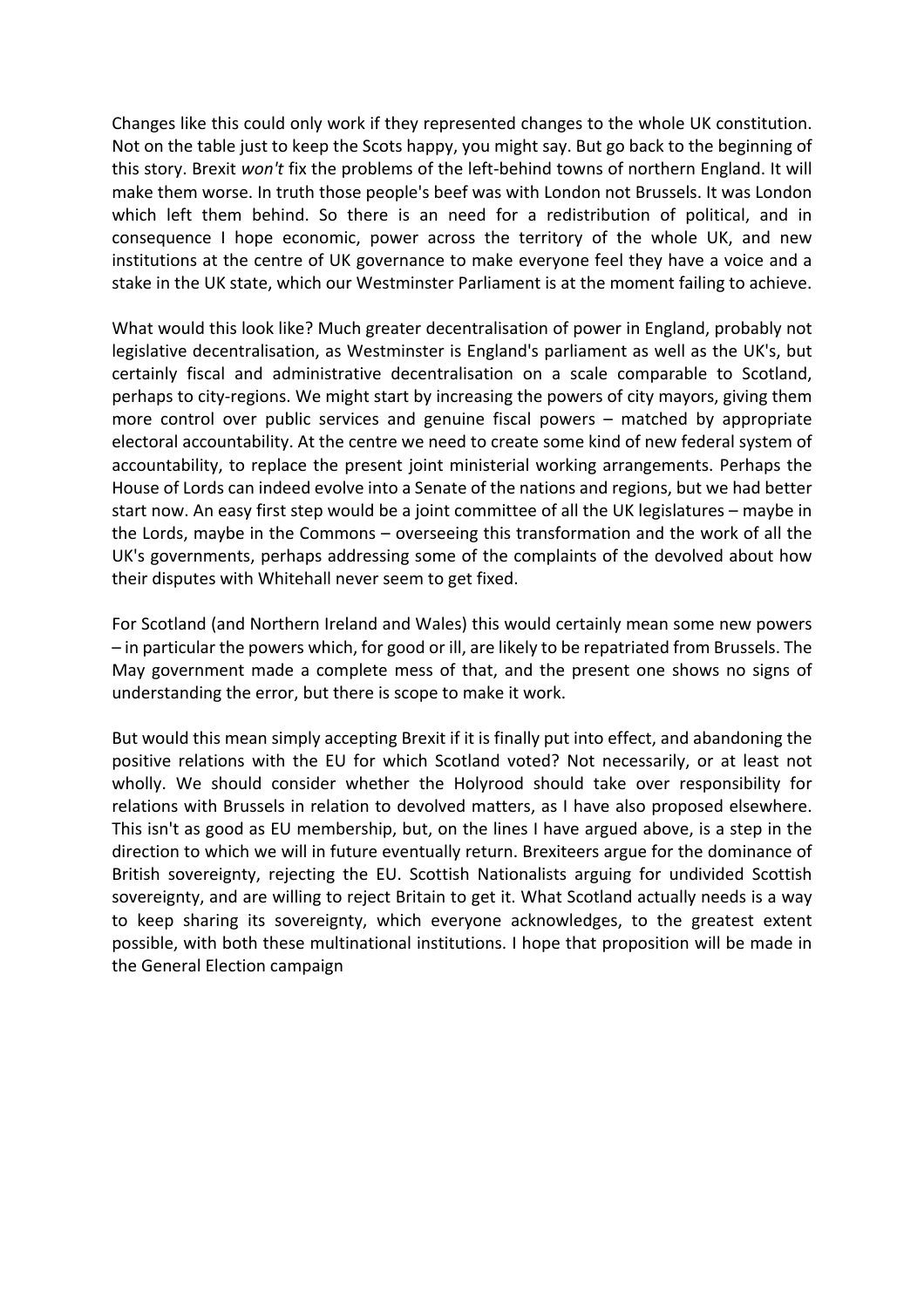#### *Conclusion*

A pipedream, I hear you say. Why would the United Kingdom reorganise itself just to please the Scots? The truth is it needs to reorganise itself to save itself, from enduring internal social and economic division. Why would the SNP, riding high, compromise now? Well they are not getting a referendum now, by the looks of it, and who knows what support for Independence might be if they eventually did. But they shouldn't do a tactical calculation, but a strategic one. The big lesson of Brexit is that the path of separation is a dead end, driven by an ideology which can by its very nature only produce division –and independence plus Brexit really is the worst of both worlds. Scotland's sovereignty is already acknowledged, the question is how best to share it for the benefit of the people. We don't need to hear more arguments about how different we are from people who live next door, speak the same language, watch the same television programmes, and have just the same aspirations for their families. Just as we don't need to hear that the folk in the next house but one are feudal overlords when they suggest some common standards for whole neighbourhood.

We do live in troubling times. Nationalism is problematic, not because it's nasty, although there are some nasty bits of work out there, but even when it sounds quite nice. Nor because it's progressive or reactionary. But because of its underlying nature which requires divisions between people and places, promotes myths over rationality, and demands territorial sovereignty over problems which can be only well addressed when sovereignty is shared.

We can do better than this: we can improve the effectiveness and legitimacy of larger groupings, the EU and the United Kingdom, and propose solutions which promote compromise and shared values rather than divisions and separate identity, based on evidence and not myths, and if in so doing we address the underlying issues that really drive people's concerns people. It's not too late for Scotland and the UK, and maybe not even for the UK and Europe either.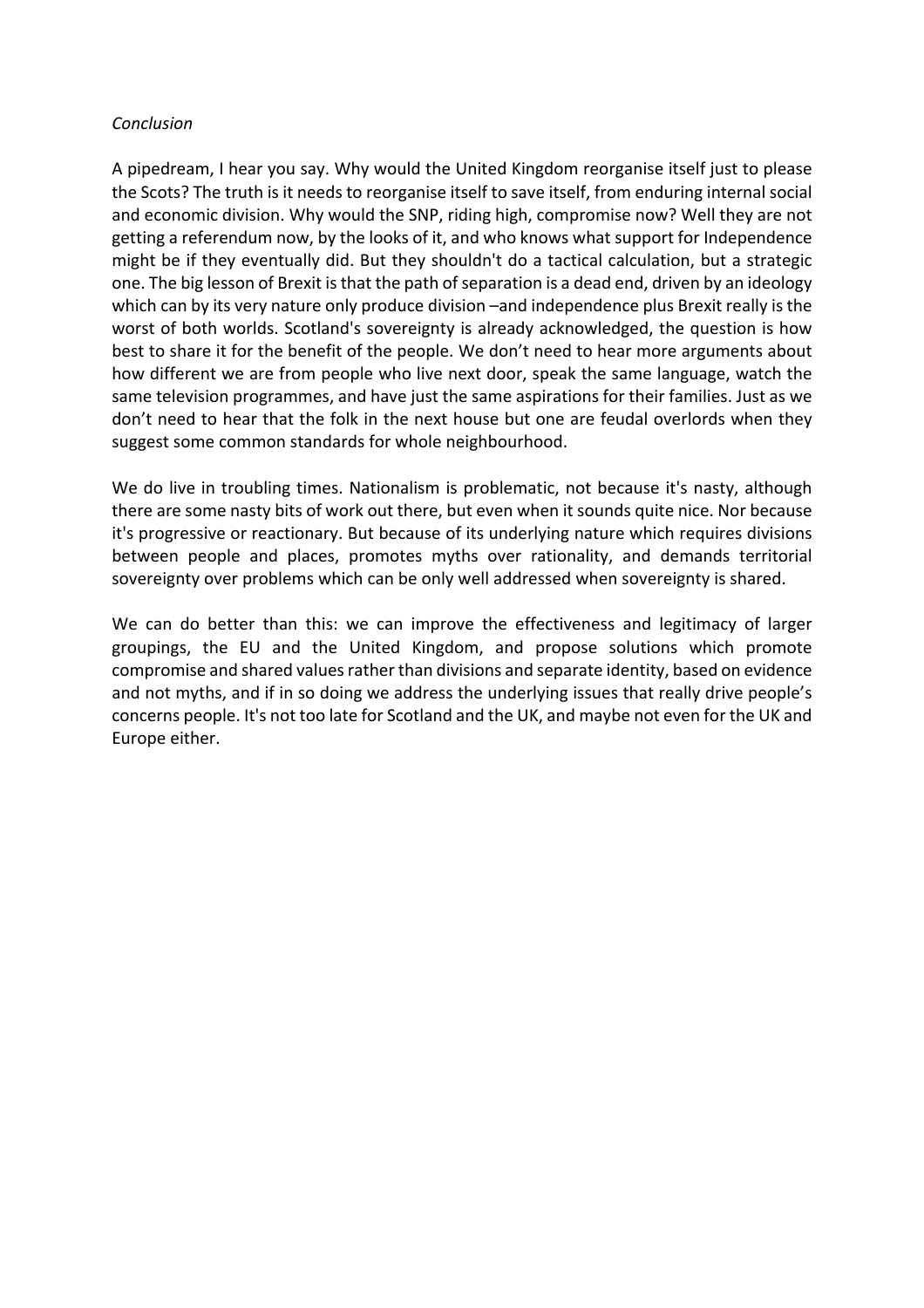#### **References**

Black, Jeremy, 2018, *English Nationalism,* Hurst, London

Curtice, J, 2015, *How Scotland voted,* at strathprints.strath.ac.uk

Fukuyama, Francis, 1992, *The End of History and the Last Man,* , Free Press

Gallagher, J, 2019, *Progressive Federalism*, at fabians.org.uk/wpcontent/uploads/2019/08/v6-4154-FS-Progressive-Fed.pdf

Gellner, Ernest, 1983, *Nations and Nationalism* Blackwell, Oxford

Hobsbawm, Eric, 1990 <sup>1</sup> *Nations and Nationalism since 1780*, Cambridge University Press

Jackson, Robert, 2007, *Sovereignty*, Polity Press, London

Joseph Rowntree Foundation, 2016, *The Brexit Vote Explained,* at www.jrf.org.uk

Office for National Statistics (ONS). 2019 at www.ons.gov.uk

Rhodes, R. A. W., 1994 'The Hollowing-Out of the State', Political Quarterly, 65

Smith, Anthony D, 2010, *Nationalism* (2nd Edition) Polity Press, London

United Nations, 2019, *Ending Poverty,* at www.un.org/en/sections/issues-depth/poverty/